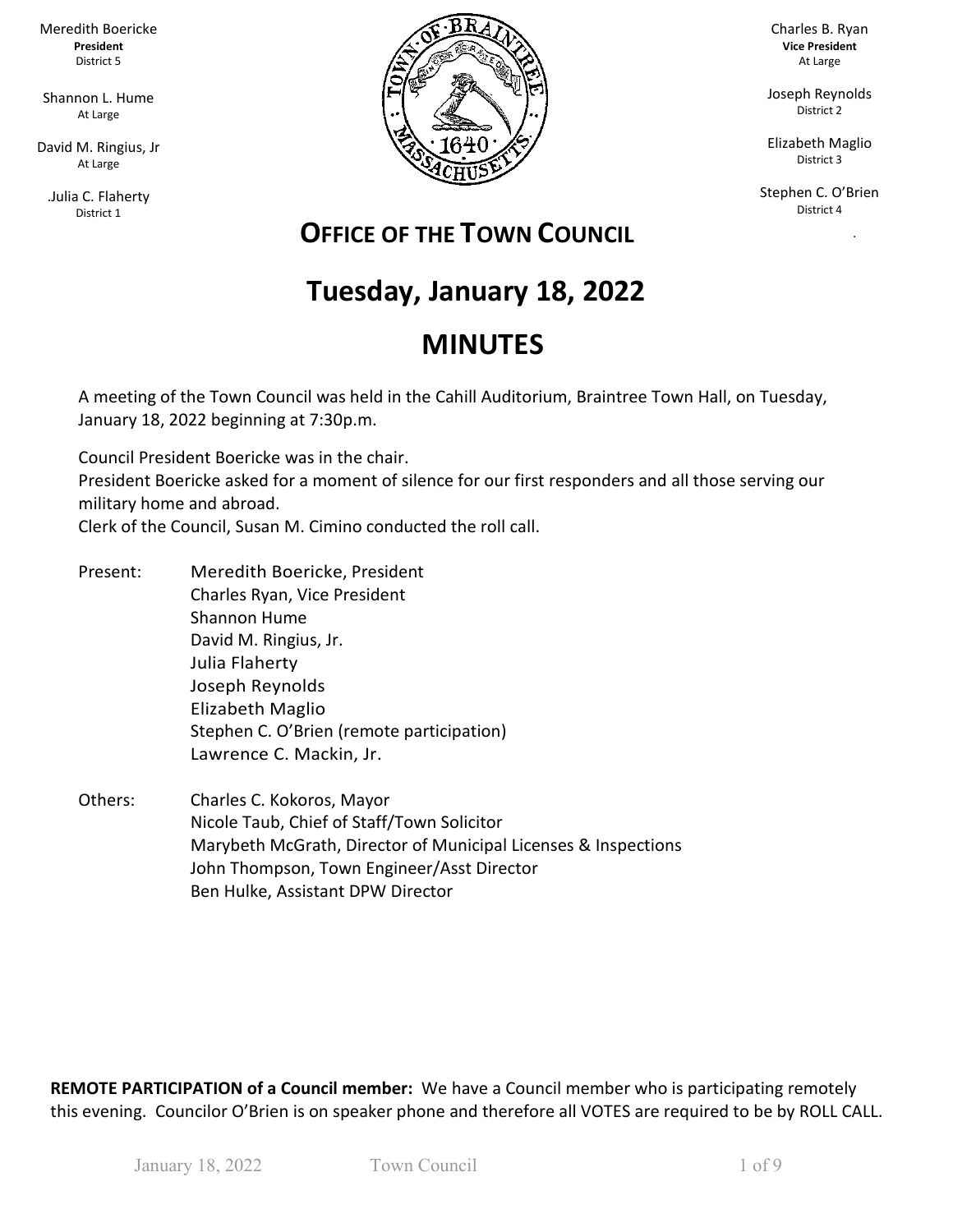## **ANNOUNCEMENTS**

# • **001 22 Council President: Dr. Martin Luther King Jr. Day**

Braintree celebrated Martin Luther King Jr. Day by honoring a resident for their service to the town. On Thursday, January 13th Mayor Kokoros honored former Town Councilor Henry "Hank" Joyce with the Town of Braintree Rev. Dr. Martin Luther King Peacemaker Award.

Town Council also presented Hank with a Recognition Certificate that read:

*Henry "Hank" Joyce is recognized by the Braintree Town Council as the 2022 Dr. Martin Luther King, Jr. Citizen of the Year honoree. Your service as a Councilor from 2008 – 2014 and as a community leader and volunteer for decades has truly made a difference in the lives of Braintree residents.*

### • **002 22 Council President: 2022-2023 Committee Assignments**

All Councilors received a copy of the Committee Assignments – It is also posted on the Town Council webpage.

#### **APPROVAL OF MINUTES**

- **November 16, 2021**
	- **Motion:** by Councilor Ryan to Approve Minutes of November 16, 2021
	- **Second:** by Councilor Hume
		- **Vote:** For (9 Boericke, Flaherty, Hume, Mackin, Maglio, O'Brien, Reynolds, Ringius, Ryan), Against (0), Absent (0), Abstain (0)

### **COMMUNICATIONS**

### • **003 22 Council President: COVID Update**

(Marybeth McGrath, Director of Municipal Licenses & Inspections)

Director McGrath stated I am here before you as we are seeing COVID cases increasing. There was a spike on December 21, 2021 of 51 cases by December 28 we had 108 cases by December 31, 2021 we had 238 cases reported which is the highest we ever had during this two-year event. We have a surge of Omnicron going on. The data we have on our website are lab-confirmed cases. This number does not reflect the home tests. We need to presume we could be positive or we have been near someone who has been or is positive. Today we have 64 cases. This is good because we are starting to see a decline. The total cumulative of cases since we started the COVID event in February 2020 is 8,784 cases. The number of deaths from COVID remain at 136 and has been that for quite a while.

A question was asked about face masks.

Director McGrath stated the Town of Braintree follows the Governor's advisory which stated it is advised to consider wearing facemasks. At present there are no mandatory requirement for face coverings.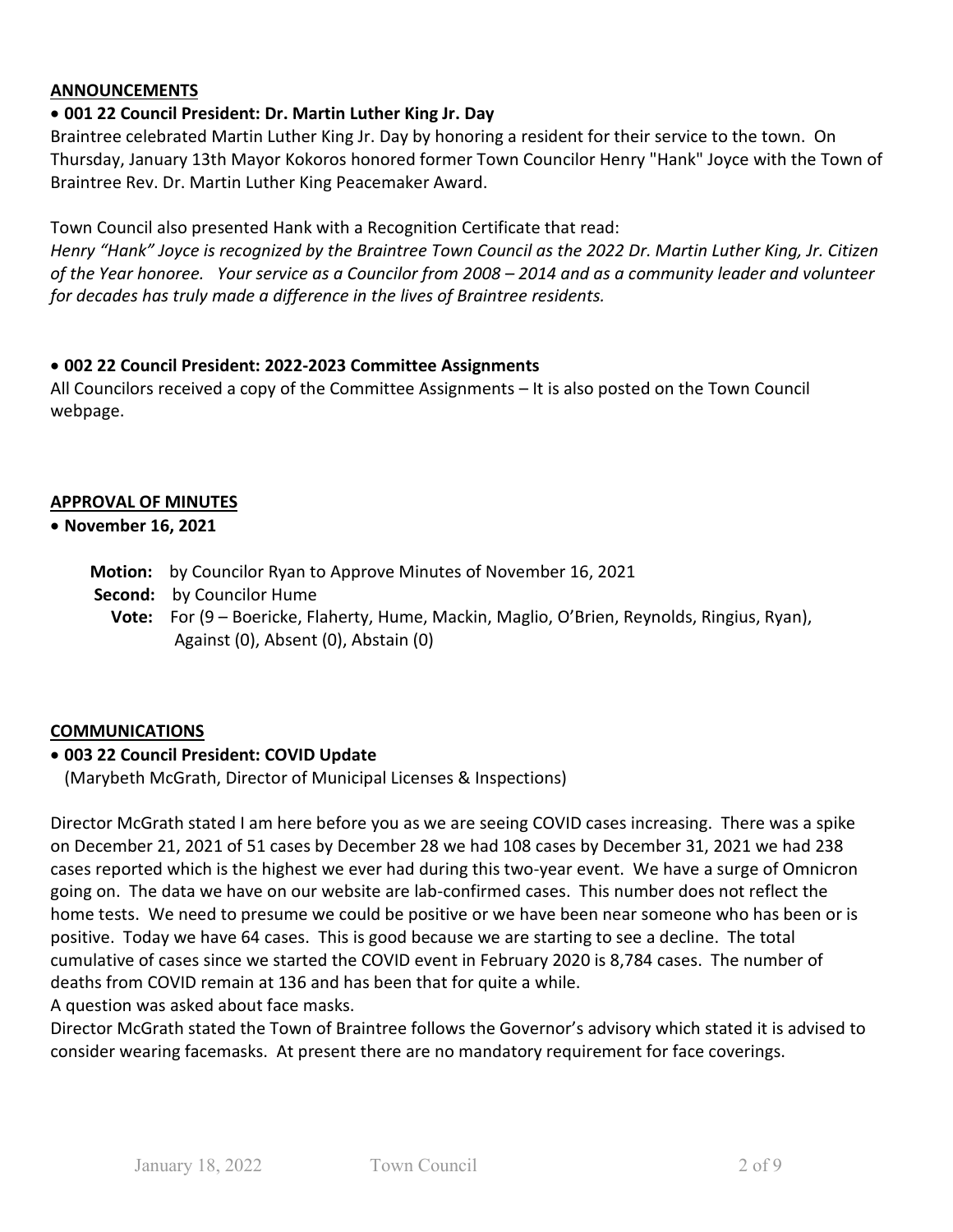# • **004 22 Council President: Department of Public Works Update**

Councilor Ryan, Chairman of the Committee on the Department of Public Works stated this committee has asked Director Arsenault to give an update on what is being worked on to the full Council and the residents at home.

A PowerPoint Presentation by Director Jim Arsenault included some of the following discussion points:

# **Current roadway construction projects**

## **Paving, curbing/sidewalks**

- Middle Street (Liberty Street to Lisle Street)
- Arnold Street / Cindy Lane / Farm Road
- Miller Street / Hamilton Street / Totnes Road / Elm Knoll Road
- Liberty Street (Grove St. to Peach St.) and Proctor Road
- Old Liberty Street, Braemore Road, Aspinwall Road, Highview Ave, Hillsdale Ave, and Eutaw Ave
- South Street (Roundabout to Holbrook) / Forbes Road (Granite Street to Grandview Road)
- South Braintree Square Washington Street (Hancock Street to Taylor Street)
- Pilgrim Road and Mayflower Road
- Commerce Drive
- Granite Street ("DDU" to Anderson Road) (Sidewalk Only)
- Union Street (Ivory Street to Washington Street) (Sidewalk Only)
- Summer Street (Franklin Street to Safford Street) (Sidewalk Only)
- Holmes Street (Sidewalks Only)

### **Intersection projects**

• Pearl Street at Ivory Street and John Maher Highway – The Town's traffic consultant is proceeding with the final design for the reconstruction of this intersection. Currently anticipating final design completion this fall/winter with construction possible for 2022 pending availability of funding.

• Quincy Ave at Commercial Street – The Town has retained a traffic consultant to evaluate this intersection and diagnose any issues which may be limiting its level of service.

• Granite Street at Pond Street and King Hill Road - The Town has retained a traffic consultant to evaluate this intersection and develop several conceptual designs to improve its operations

# **Other current projects**

• Elder Affairs Parking Improvements – The expanded parking area at the Elder Affairs property has been excavated and paved as part of a two-phased approach to improve the overall site. The second phase will begin in the Spring of 2022 and will include the installation of low-impact- development stormwater improvements, as well as resurfacing and restriping the existing parking areas. The Town has submitted and is awaiting award status of an EPA Section 319 to fund the stormwater improvements of this project.

• Sunset Lake Playground Improvements – The scope for this project includes the installation of ADA compliant walking paths throughout the playground area at Sunset Lake and will also include the installation of cement concrete pads for accessible benches and picnic tables. This work will occur this fall, concurrently with the project on Summer Street.

• Cemetery Expansion Project – The Engineering Division has substantially designed the expanded cemetery area and has retained a consultant to assist with the permitting process. This project will be finalized and put out to public bid during Winter 2021/2022 for construction in Spring of 2022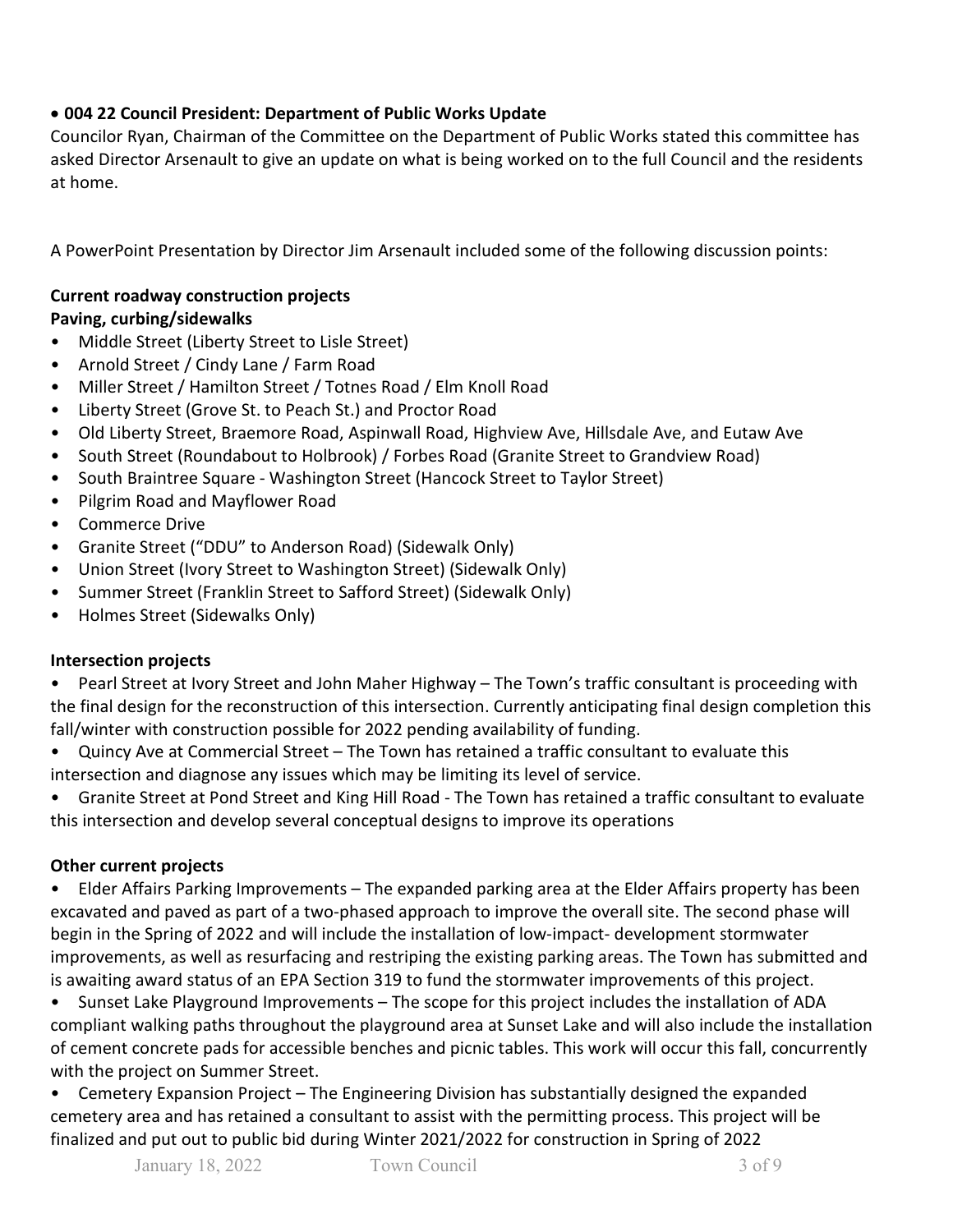## **Future projects**

• Allen Street Reconstruction – This project is currently at 75% design stage, and involves the reconstruction of the roadway, retaining wall, and sidewalks from Shaw Street to Quincy Avenue. The project also establishes one-way traffic in the westerly direction (towards Shaw St). This project will be advanced to final design this winter, with construction to be coordinated with the pending development at 44 Allen Street.

• Traffic Signal Inventory – The Engineering Division has retained a traffic consultant to conduct a townwide traffic signal inventory of town-owned intersections. The draft report of this inventory was submitted in July 2021. This inventory serves many purposes: to compile and centralize detailed information on of all the town's existing traffic equipment, to identify deficiencies at signals that can be corrected immediately to improve operations, to identify and catalog ADA compliance at intersections for the Town's transition plan, and to use as a platform to make informed decisions on future improvements. Over the next few months the Engineering Division will be working with its consultant to finalize the report and will begin prioritizing work to be done on intersections throughout the Town over the upcoming years.

• Pavement Management Inventory / Pavement Capital Improvement Plan – Similarly, the Engineering Division has recently received a draft report of the current pavement condition of all of the roadways in Town. Over the fall and winter months this inventory report will be finalized and a Capital Improvement Plan will be developed to aid in the determination of the annual paving program and to help allocate necessary funding to the Town's future infrastructure needs.

• Geographical Information Systems (GIS)/ Updated Town-wide Aerial Imagery and Planimetric Data – During Spring 2021 the Engineering Division partnered with MassGIS to conduct a flyover of the Town in order to get new aerial imagery and to update planimetric data which is used by various Town Departments and the general public for geographical planning and, billing, assessments, and engineering purposes. This new data would replace data the Town is currently using which was captured in 1993. At this time the new data is being processed and should be delivered during the 2021/2022 Winter. The Engineering Division can then use this data to update the public GIS system, to maintain updated mapping and asset management to assist field personnel, and to better model existing infrastructure during capital planning and project designs

### **Water and sewer - water projects**

• FY20 Watermain Construction Project – Glenrose Ave, Argyle Rd, Cain Ave, River St, Railroad St. - All water construction work is complete, the roadways have been reclaimed and are in binder. Roads will be topped and completed next season.

• FY21 Watermain Construction Project – Middle St, Commercial St, Liberty St. - The Middle Street portion of the contract is completed. Construction on Commercial St is expected to be completed in November 2021.

• Advanced Metering Infrastructure (AMI) – Work is expected to begin soon to install three data collectors throughout the town to gain a town-wide communication network for water meters.

- Tri-Town Treatment Plant The new treatment plant is currently at 90% design.
- PFAs Removal
- The project to install new GAC filter media at the water treatment plant is complete.
- Several rounds of water sampling have continued to show that no PFAs are being detected in the finished water leaving the plant.
- Water System Hydraulic Modeling and Capital Planning
- Braintree Water and Sewer Division is planning to issue an RFP to undertake an effort to perform a system wide water infrastructure study. The study will determine how best to allocate capital funding over the next decade and into the future while maintaining optimal water quality and distribution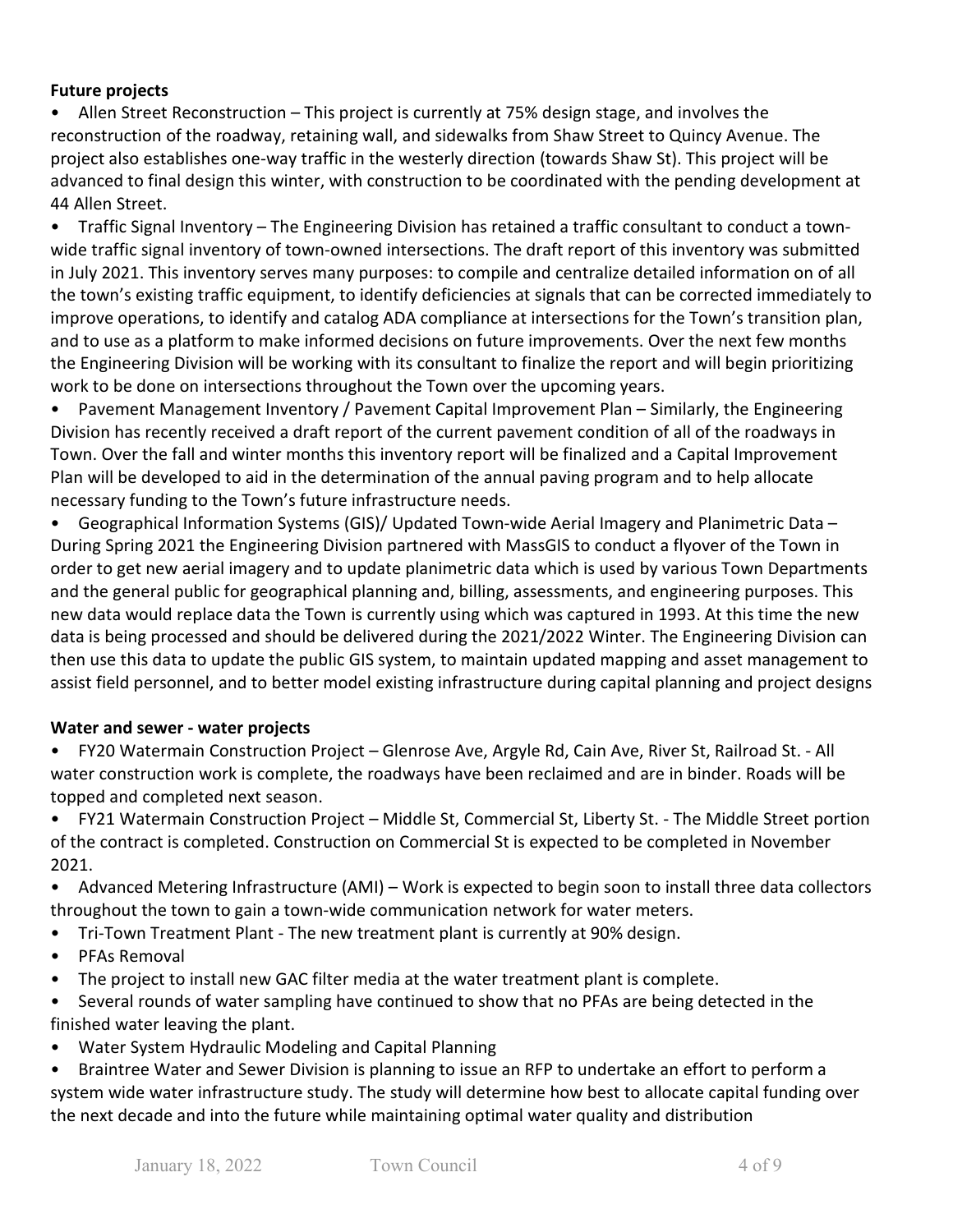## **Stormwater projects**

• Staffing/overall program- the Stormwater Division is looking to add an inspection position and complete the implementation of the program this next FY.

• Regulatory – The Stormwater Regulations were revised in June 2021. US EPA sets the standard used in the Town's regulation, which holds developers to higher standards for stormwater retention and treatment than previously required. In FY22 we have issued 5 major stormwater permits, which generally apply to projects disturbing more than 0.5 acres of land. We continue to work with the Planning Department to help streamline the permitting process as much as possible.

• EPA Enforcement – following an EPA audit in February 2020, the Town worked with US EPA over several weeks in June and July (2021) to come to agreement on an Administrative Order for Compliance related to noncompliance with our federal stormwater permit. The main concern of the order was related to sanitary sewer overflows that occur due to heavy rain events and limited capacity at our connection to the MWRA line in East Braintree. The order requires the Town to develop and follow plans to reduce these overflows. We have contracted with Weston & Sampson to assist us in meeting the requirements of the order.

• Illicit Discharge Detection and Elimination – A major portion of the Town's NPDES permit requires screening of all outfalls in dry weather and most outfalls in wet weather. Dry weather screening was completed in 2019 and must be conducted every 5 years. Wet weather screening must be completed by 2027. The Division is evaluating strategies to fund and conduct ongoing screening according to these timelines, modeling after sewer I/I programming.

• Catch Basin Cleaning – Between Division staff and a contractor, we cleaned almost 2,000 catch basins, about 50% of the Town, in FY21. We are considering this round of cleaning a "reset", and once every basin has been cleaned, we will focus on keeping catch basins less than 50% full at all times. Residents can report clogged catch basins on SeeClickFix and we will respond to those as necessary. In addition to catch basin cleaning, field staff regularly update our stormwater system mapping to improve its accuracy. We are having frequent repair issues with the vehicles used to perform this work, and expect to need to replace them in the next few years.

• NPDES MS4 Permit – Apart from the items in the administrative order, we are back on track for NPDES permit compliance in FY21 and FY22. Our next large undertaking will be working with the Planning Department to evaluate existing Town requirements for creation of impervious cover and allowing green infrastructure.

• Green infrastructure – We have received an MVP Action grant for \$47,500 to assist with the design of a new porous pavement parking lot and supportive stormwater

management structures at Smith's Beach. We have also received a Section 319 Grant for \$138,000 to construct stormwater green infrastructure improvements at Elder Affairs,

which will complement the parking improvements and improve the site's overall stormwater impact. Both grants include a significant public outreach component.

• Outreach – Braintree is the first community in Massachusetts to launch an Adopt-a-Drain campaign, which encourages residents to help keep their catch basins clear and educates the public about the storm sewer system. 25 residents or businesses have adopted a drain. Regular updates and stormwater outreach are on Facebook, Twitter, and Instagram at @CleanBraintree

# **Facilities Projects**

• Working with the school department to mitigate the numerous concerns in the BHS and looking at expanding that to all of the school maintenance facilities.

• Working with Guardian Energy Management Solutions through the Green Communities Grant Program to address a number of energy upgrades throughout the Town. Including 74 Pond, Town Hall, Thayer Library.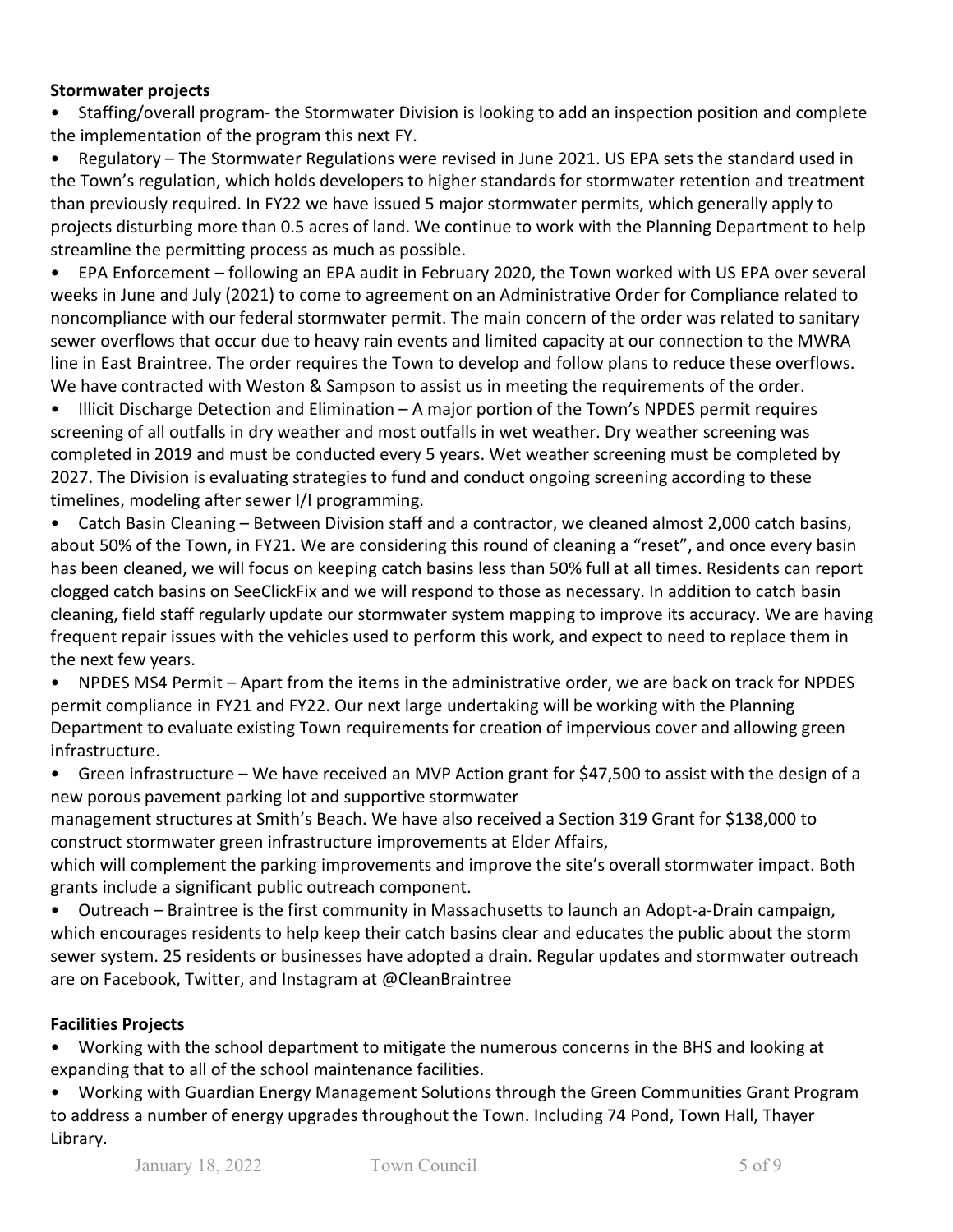- Eldridge School (46 Lincoln Street): Prep for Asbestos Abatement
- Sunset Lake Restrooms: renovations
- Daughraty Gym: Continue basement renovations
- 2 JFK (Old Thayer Library): renovating the large front doors and will eb working with police and fire to get

communications facility up and running.

- Upgraded the evidence room, HVAC system, dispatch, eight room, front entrance way and numerous other projects at the police station and fire station as well.
- Roof Evaluations of all Town buildings.
- Install updated Town water Dispensers throughout Town

#### **Recreation Projects**

• Athletic Field Improvements/Re-design: Watson Park and Hollis Field. Some design at land by 5 corners as well.

• Working with Mayor's Office for CPC funding for Ball Fields master plan and redevelopment. Going for funding for designs for Hollis Field and Watson Park.

• Highlands School Hockey Rink and Playground: This project is in its early stages. Seeking estimates and then pursuing CPC funding for the project

### **Highway Projects**

- New DPW Facility, Feasibility Study in preliminary review now.
- Regular landscaping of all town roadways, fields and parks.
- Regular winter operations including plowing of snow.
- Regular Basin, sidewalk and roadway repairs as needed.
- Fleet Maintenance Replacement Vehicles needed

#### **Solid Waste projects**

• The Town converted to cart collection in 2013 to address: Beautification issues, appearance, recycling, one trash and recycling cart with larger families purchasing additional carts.

- Possible future Solid waste utility so that it is self funded. This is very much needed since staff are retiring and need to get dedicated staff (right now just part time retired staff that will be leaving soon)
- Future of recycling and current costs
- We currently use Covanta for Town waste disposal, recycle America for our recycling, Sunrise Scavenger

for curbside pickup, annual contract with Clean Harbors to remove hazardous waste, maintain the drop off center and oversee the transfer station

### **Golf Projects**

- Updating vehicles and equipment.
- Constantly working to minimize flooding and use of fields through many different methods.
- Future need to expand kitchen area and event space to be able to capture larger events.
- Future needs for a complete replacement of irrigation system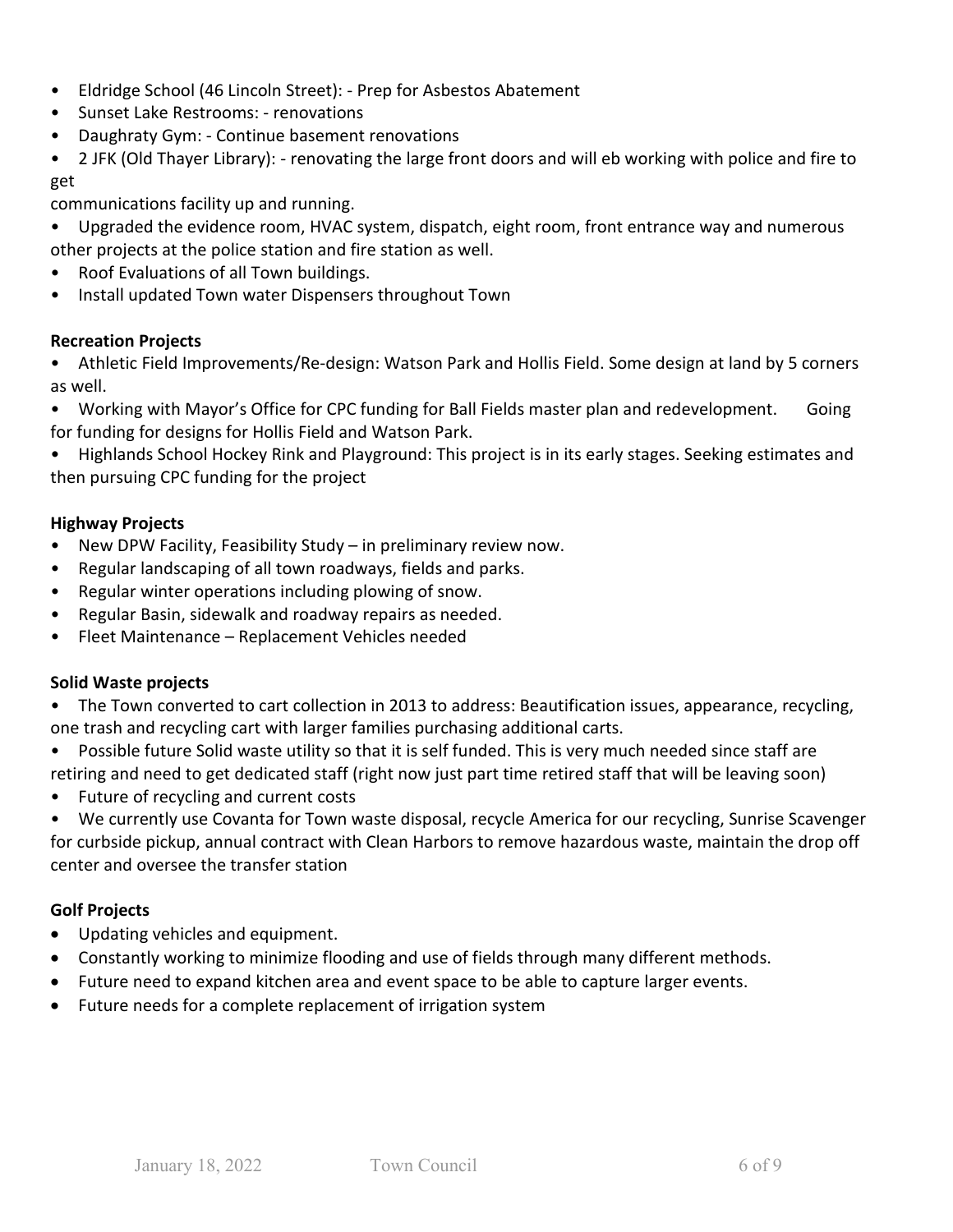#### **OLD BUSINESS**

## • **21 061 Mayor: Authorization to Enter into Grant Agreement with Norfolk County for Funding Under the American Rescue Plan Act or take up any action related thereto**

Council President Boericke referred to Councilor Reynolds, Chairman of the Committee of Ways and Means for a recommendation on Order 21 061.

Chairman Reynolds stated the Committee met earlier this evening and voted unanimously for a favorable recommendation to the full Council with a vote of 4 to 0.

Council President Boericke asked if anyone from the Mayor's office would like to speak on Order 21 061?

Nicole Taub, Chief of Staff stated Norfolk County received funding from the American Rescue Plan Act (ARPA) to be distributed to cities and towns, including Braintree.

The Norfolk County Commission has launched the Norfolk County portal for ARPA grant management and payments. In order to participate in the program, the Town has registered for the portal and must now execute a Grant Agreement with the County to facilitate the release of funds. The Agreement must be signed by me, as Mayor, and the Town Council.

Grant funding will cover the time period from March 3, 2021 to June 30, 2024 (subject to extension at the sole discretion of the County, but not later than December 31, 2024) and will be used as revenue replacement related to COVID-19 losses. Once the Agreement is executed, the County will begin reviewing the Town's revenue loss calculations through 12/31/21 in order to verify the grant amount.

Council President Boericke asked if any member of the Council wants to speak on Order 21 061?

Council President Boericke asked if there is anyone else wishing to speak? Hearing none.

Council President Boericke asked is there a motion for Order 21 061?

Motion was read by Councilor Ryan:

**MOTION:** To approve American Rescue Plan Act Grant between Norfolk County and the Town of Braintree as submitted under Council Order 21 061.

 **Motion:** by Councilor Ryan to Approve Order 21 061 as submitted

 **Second:** by Councilor Hume

**Roll Call Vote:** For (9 – Boericke, Flaherty, Hume, Mackin, Maglio, O'Brien, Reynolds, Ringius, Ryan), Against (0), Absent (0), Abstain (0)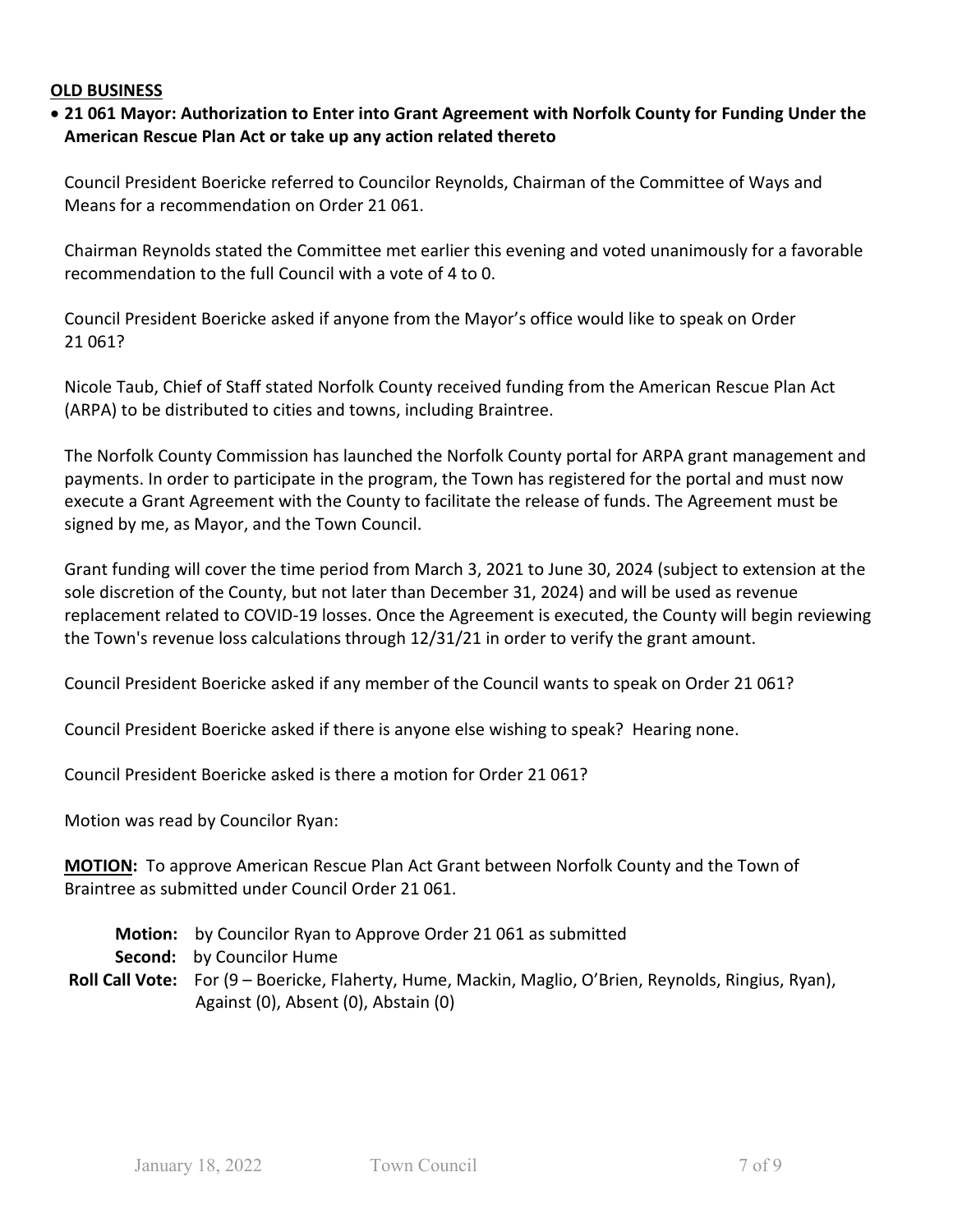• **Order 22 002 renumbered from (item) 031 21 Councilor Mackin: Municipal Oversight Committee or take up any action related thereto**

Council President Boericke referred to to Councilor Ringius, Chairman of the Committee on Ordinance & Rules for a recommendation on Order 22 002.

Chairman Ringius stated the Committee on Ordinance & Rules met in December on this Municipal Oversight Committee proposed by Councilor Mackin. This is allowed per Town Council Rule #40 which states: Rule Forty: Special Committees may be authorized at any time by majority vote and shall be appointed by the President to consider such matters as the Council may refer to them. The Committee voted unanimously for a favorable recommendation to the full Council.

Councilor Mackin stated I proposed to the Committee on Ordinance & Rules to create this Municipal Oversight Special Committee. This oversight committee has already had a lot of oversight. I strongly felt a lack of oversight was a problem before. Now for going forward the town will be engaged in other projects. Any item going to this committee will be referred by the full Council and 5 other Councilors would have to vote in favor of the referral. The goal would be to ensure we are being responsible with tax payer money and proper procedures are being followed.

Council President Boericke asked if anyone from the Mayor's office would like to speak on this?

Nicole Taub, Chief of Staff stated more eyes are always good. I would note there are other committees that have oversight on certain projects like South Middle School there is the School Building Committee. If you do have questions please come join us.

Councilor Flaherty states per charter the Council is empowered to look into the affairs of the town. This more formally allows the Council to attend to that business.

Councilor Reynolds asked what the output would be? Reviewing I agree with. Would there be a report or recommendation? I also would like to see a review of past, present and future projects. Councilor Mackin stated the outcome would be whatever we deem as necessary.

President Boericke stated this will provide tax payers with an additional level of oversight.

President Boericke ask if there was a Motion for Order 22 002

Councilor Ryan read the following Motion:

**MOTION:** To Approve an amendment to Town Council Rule #40 for the Establishment of a 3-member Special Committee to provide independent review and investigation of all matters relating to Town of Braintree managed construction projects for which concern arises and referred to it by the Council and/or Council President, as allowed via applicable Charter provisions and relevant state and federal laws. The primary purpose of this Committee is to ensure proper procedures are being followed, were followed on past projects, to ensure responsible spending of taxpayer money, and to establish reports of such. Each member will be a Town Councilor appointed by the Council President.

January 18, 2022 Town Council 8 of 9  **Motion:** by Councilor Ryan to Approve Order 22 002 as submitted  **Second:** by Councilor Hume **Roll Call Vote:** For (8 – Boericke, Flaherty, Hume, Mackin, Maglio, Reynolds, Ringius, Ryan), Against (1 – O'Brien), Absent (0), Abstain (0)